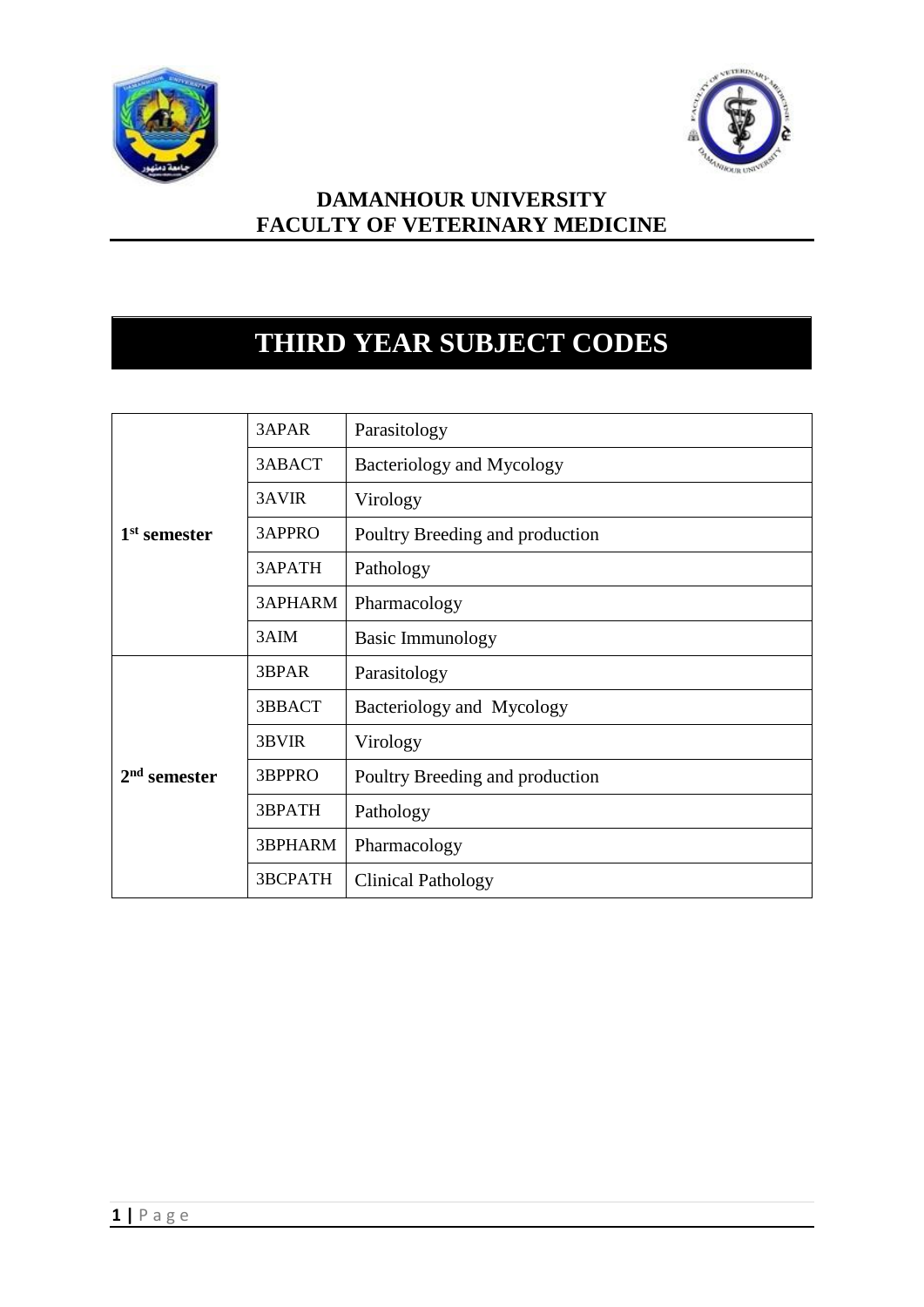## **Pharmacology Course Specifications (2020 - 2021)**

**Program(s) on which the course is given:** BVSc **Department offering the program: Department offering the course:** Pharmacology **Major or Minor element of programs:** Major **Academic year /Level:** 3 **Date of specification approval:**

 $3<sup>rd</sup>$  Year

 $1<sup>st</sup>$  and  $2<sup>nd</sup>$  semesters

### **A. BASIC INFORMATION**

| <b>Title:</b> Pharmacology |            |  | Code: 3APHARM, 3BPHARM       |               |              |
|----------------------------|------------|--|------------------------------|---------------|--------------|
| Hours:                     |            |  |                              |               |              |
| <b>Lectures:</b>           | 3 hrs/week |  | <b>Practical:</b> 2 hrs/week | <b>Total:</b> | 5 hours/week |

## **B. PROFESSIONAL INFORMATION**

#### **1. Overall aims of the course**:

- Knowledge: About the pharmacological bases of therapeutics, clinical Pharmacology and drugdrug interactions in diseased animals. Practical experiments on isolated as well as intact animal preparations to understand the mode and site of action of drugs.
- Skills: Advantages and disadvantages of drug-drug interactions in veterinary practice. Pharmacological control of various drug combinations.

#### **2. Intended Learning Outcomes (ILOs) of the Course**:

#### **a. Knowledge and Understanding:**

- **a1** Define the pharmacokinetics of commonly used veterinary drugs.
- **a2** Define the pharmacodynamics of commonly used veterinary drugs.
- **a3** Explain the expected adverse effects of commonly used veterinary drugs.
- **a4** Identify the expected adverse effects of drugs in diseased animals.

#### **b. Intellectual Skills:**

- **b1** Apply the chemotherapeutic agents on pharmacological bases to diseased animals.
- **b2** Compare between the chemotherapeutic agents to choose the suitable drug to diseased animals.
- **b3** How to manage with problems due to drug administration.
- **b4**  Evaluate the drugs according to their side effects and efficacy.

#### **c. Professional and Practical Skills:**

**c1** Carry out routes and techniques of drug administration.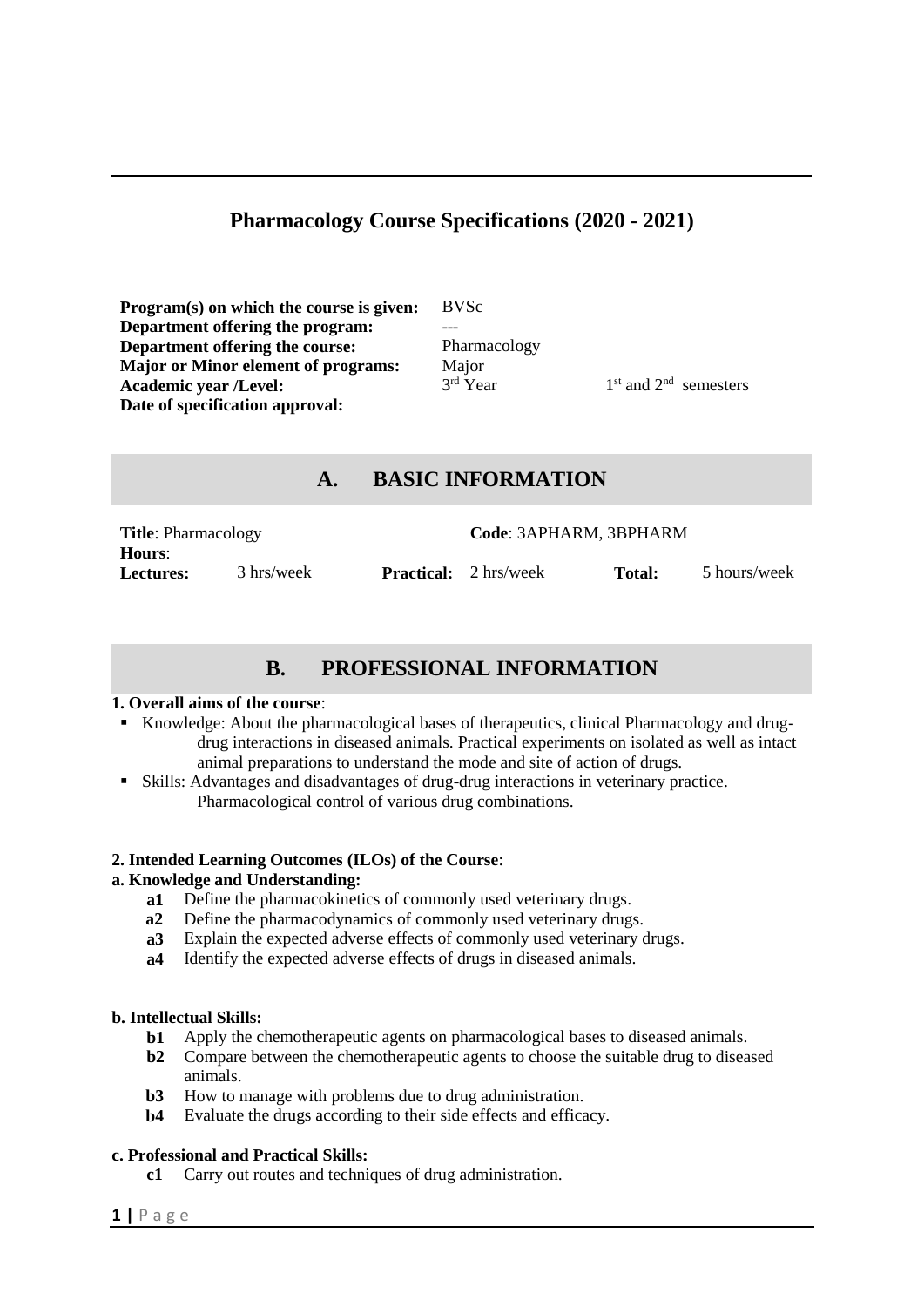- **c2** Practicing dosage calculations, using the metric system and other systems of measurements.
- **c3** Capable of using lab equipment and/or applying standard procedures for drug evaluation.
- **c4** Designing and carry out research projects.

# **d. General and Transferable Skills:**

- Report writing about medications should be administered, and any adverse reactions that may occur.
- **d2** Advise the optimal route of drug administration to obtain the maximal bioavailability.
- **d3** Group working, good management and problem solving ability.

#### **3. Contents**:

| 1 <sup>st</sup> Semester                         |              |                 |  |
|--------------------------------------------------|--------------|-----------------|--|
| <b>Topic</b>                                     |              | <b>Lectures</b> |  |
| <b>General Pharmacology:</b>                     |              | 14              |  |
| Pharmaceutical preparations<br>$\blacksquare$    |              |                 |  |
| Drug administration<br>п                         |              |                 |  |
| Pharmacokinetics<br>٠                            |              |                 |  |
| Pharmacodynamics<br>٠                            |              |                 |  |
| Factors affecting drug actions<br>$\blacksquare$ |              |                 |  |
| Drug / drug interactions                         |              |                 |  |
| <b>Special Pharmacology Drugs acting on:</b>     |              | 23              |  |
| Central nervous system<br>٠                      |              |                 |  |
| Autonomic nervous system<br>$\blacksquare$       |              |                 |  |
| Cardiovascular system<br>٠                       |              |                 |  |
| 2 <sup>nd</sup> Semester                         |              |                 |  |
| <b>Special Pharmacology Drugs acting on:</b>     |              | 21              |  |
| Reproductive system<br>٠                         |              |                 |  |
| Respiratory system<br>$\blacksquare$             |              |                 |  |
| Gastrointestinal tract<br>٠                      |              |                 |  |
| Urinary system                                   |              |                 |  |
| Skin<br>$\blacksquare$                           |              |                 |  |
| Eye<br>■                                         |              |                 |  |
| <b>Autacoids and anti-inflammatory agents</b>    |              | 3               |  |
| <b>Chemotherapy</b>                              |              | 18              |  |
| <b>Antiseptic and disinfectants</b>              |              | 3               |  |
| <b>Drug Toxicology</b>                           |              | $\overline{4}$  |  |
| <b>Clinical Pharmacology</b>                     |              | 4               |  |
|                                                  | <b>Total</b> | 90              |  |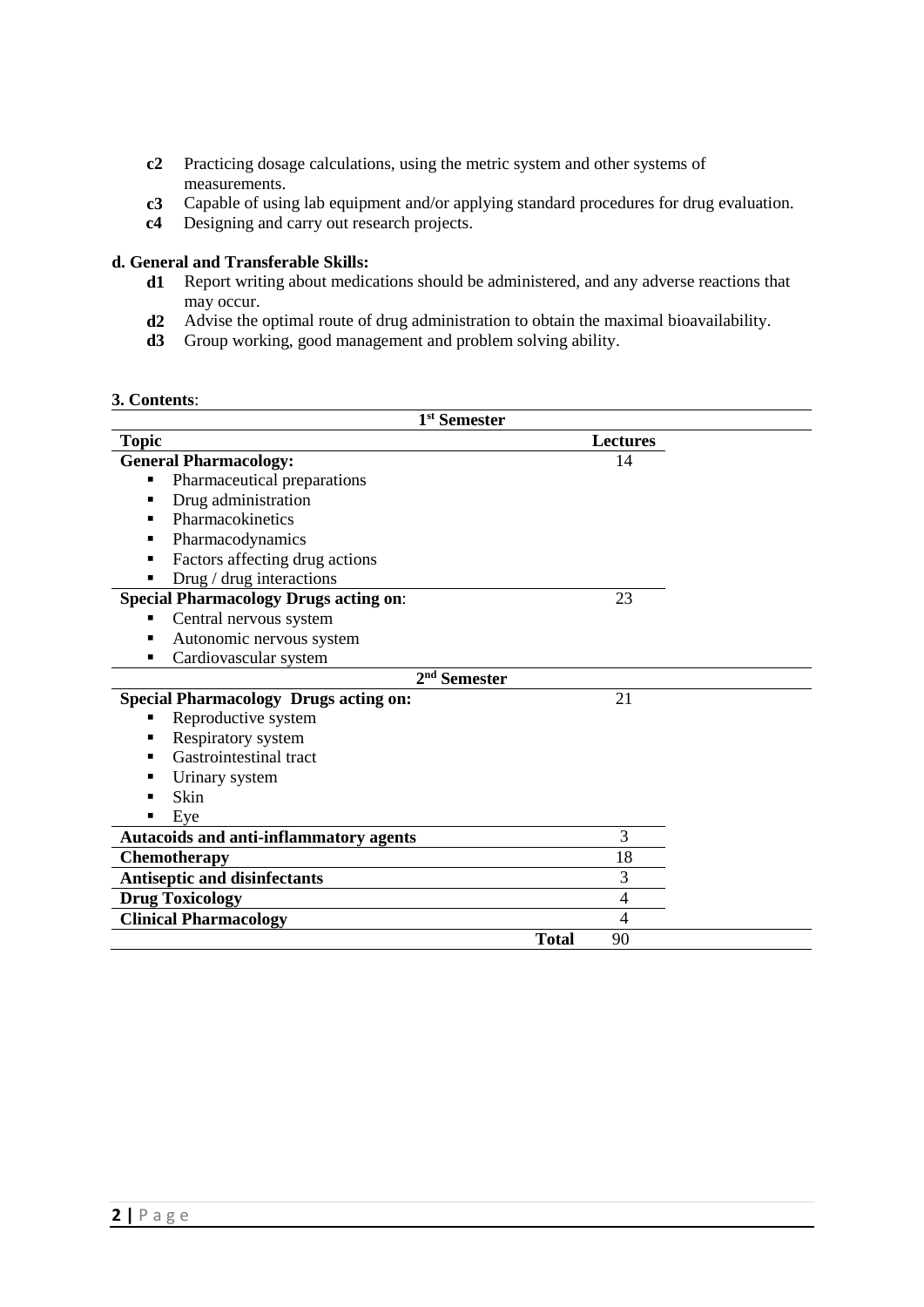| 1 <sup>st</sup> Semester                                                                                                                |                    |  |  |  |
|-----------------------------------------------------------------------------------------------------------------------------------------|--------------------|--|--|--|
| <b>Practical Topic 1st semester</b>                                                                                                     | No. of hours       |  |  |  |
| Sources of drugs.<br>$\blacksquare$                                                                                                     | $\overline{2}$     |  |  |  |
| Laboratory animals.<br>п                                                                                                                | $\overline{2}$     |  |  |  |
| Action of autonomic drugs on isolated perfused rabbit's<br>п<br>intestine.                                                              | 2                  |  |  |  |
| Demonstration of the mode of action and site of action of an<br>п<br>unknown drug on isolated rabbit's intestine.                       | $\overline{2}$     |  |  |  |
| Demonstration of the effect of autonomic drugs on toad's<br>п<br>heart.                                                                 | 2                  |  |  |  |
| Demonstration of the mode and site of action of an unknown<br>п<br>drug on the heart.                                                   | $\overline{2}$     |  |  |  |
| Demonstration of the site and mode of action of an unknown<br>$\blacksquare$<br>provided on isolated toad's.                            | 2                  |  |  |  |
| Effect of Drugs on uterine muscles.<br>п                                                                                                | $\overline{2}$     |  |  |  |
| Effect of neuromuscular blockers on the isolated rectus<br>п<br>abdominis of the toad's.                                                | 2                  |  |  |  |
| Effect of locally instillated drugs on the rabbit's eye.<br>п                                                                           | 2                  |  |  |  |
| Demonstration of the mode of action of unknown drug that<br>$\blacksquare$<br>produce mydriasis on topical application of rabbit's eye. | $\overline{2}$     |  |  |  |
| Central Nervous System Stimulants and General anesthesia.<br>п                                                                          | $\overline{2}$     |  |  |  |
|                                                                                                                                         | 24<br><b>Total</b> |  |  |  |

| $100u1 - 27$                                    |                |  |  |  |
|-------------------------------------------------|----------------|--|--|--|
| $2nd$ Semester                                  |                |  |  |  |
| Practical Topic 2nd<br>No. of hours<br>semester |                |  |  |  |
| Drug forms.<br>٠                                | 2              |  |  |  |
| Prescription.<br>٠                              | $\overline{2}$ |  |  |  |
| Posology, Metrology and Medical dosage.<br>٠    | $\overline{2}$ |  |  |  |
| Dispensing solutions.<br>٠                      | 2              |  |  |  |
| Dispensing lotions.<br>٠                        | $\overline{2}$ |  |  |  |
| Dispensing emulsions.<br>٠                      | $\overline{2}$ |  |  |  |
| Dispensing solutions liniments.<br>п            | $\overline{2}$ |  |  |  |
| Dispensing ointments.<br>Е                      | $\overline{2}$ |  |  |  |
|                                                 |                |  |  |  |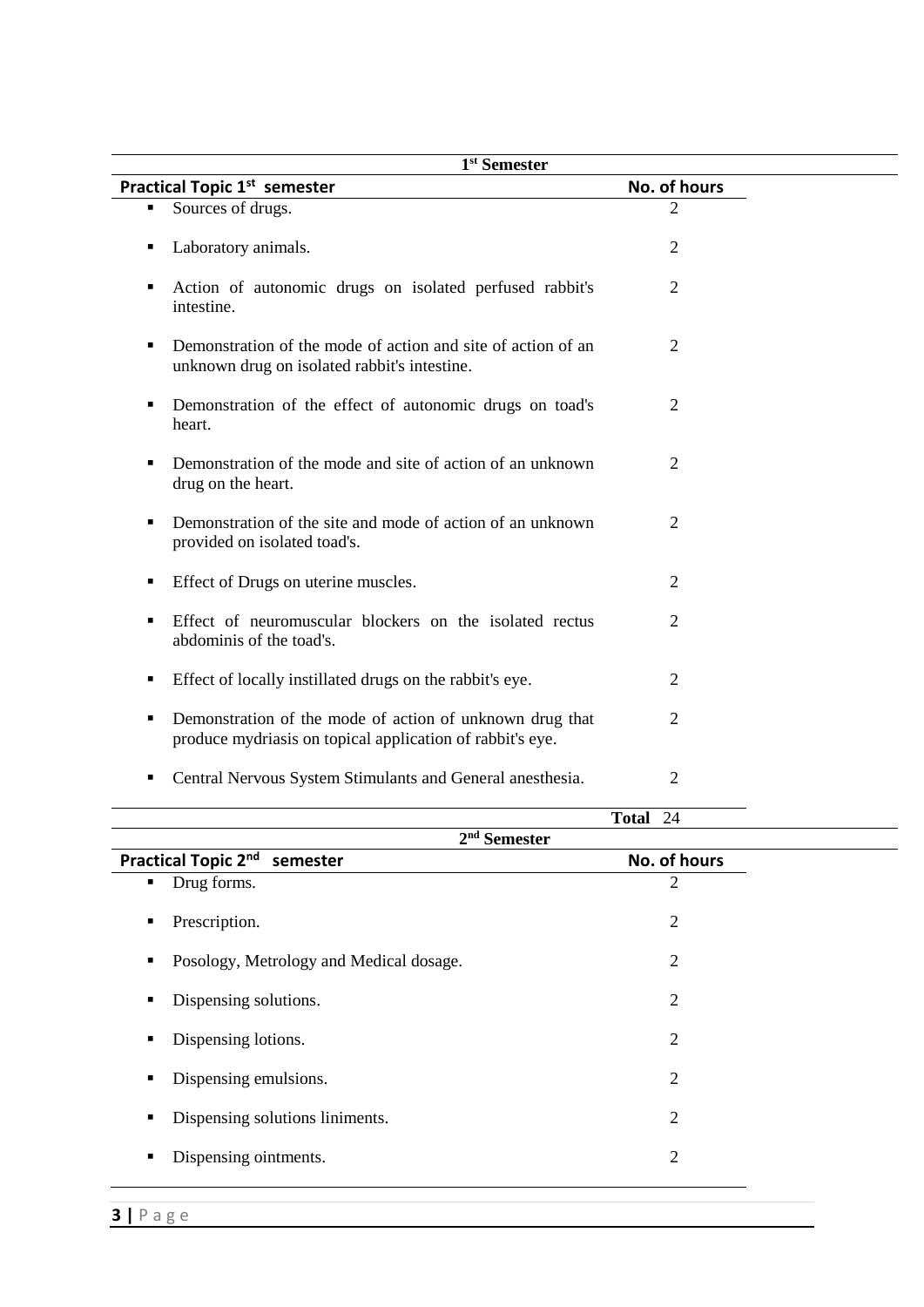| • Dispensing bolus and electuaries.                   |       |
|-------------------------------------------------------|-------|
| • Dispensing powders.                                 |       |
| • Dispensing mixtures.                                |       |
| Dispensing ophthalmic preparations.<br>$\blacksquare$ |       |
|                                                       | Total |

#### **4. Teaching and Learning Methods**:

- **4.1** Lectures and practical for every topic in the course
- **4.2** Collection of some information from textbooks.
- **4.3** Field visits (drug companies)
- **4.4** Study of pharmacological principles on isolated animal preparations as well as on intact anesthetized animals.

#### **5. Student Assessment Methods**:

|     | Exam                          |                                                  |
|-----|-------------------------------|--------------------------------------------------|
| 5.1 | Written Mid-term              | To assess the ability to remember and understand |
|     | <b>5.2</b> Written Final-term | To assess the ability to remember and understand |
|     | <b>5.3</b> Practical Final-   | To assess professional skills                    |
|     | term                          |                                                  |
| 5.4 | Oral Final-term               | To assess skills of discussion                   |

#### **Assessment Schedule** (in each semester):

| Tropolitically interfered the cach behind to his |                             |                          |  |  |
|--------------------------------------------------|-----------------------------|--------------------------|--|--|
|                                                  | Exam                        | Week                     |  |  |
| <b>Assessment 1</b>                              | Written Mid-term            | $\mathsf{R}^{\text{th}}$ |  |  |
| <b>Assessment 2</b>                              | Written Final-term          | 16 <sup>th</sup>         |  |  |
| <b>Assessment 3</b>                              | <b>Practical Final-term</b> | $16^{\text{th}}$         |  |  |
| <b>Assessment 4</b>                              | Oral Final-term             | 16 <sup>th</sup>         |  |  |
|                                                  |                             |                          |  |  |

#### **Weighing of assessments**

| $\sim$<br>$\bullet$ | Exam                                     | Per Semester $(\% )$ | Total $(\% )$ |
|---------------------|------------------------------------------|----------------------|---------------|
|                     | <b>Assessment 1</b> Written Mid-term     | 10                   | 20            |
|                     | <b>Assessment 2</b> Written Final-term   | 25                   | 50            |
|                     | <b>Assessment 3</b> Practical Final-term | 10                   | 20            |
|                     | <b>Assessment 4</b> Oral Final-term      |                      |               |
|                     | Total                                    | 50                   | 100           |

#### **6. List of References**:

**6.1. Course Notes**:

Lecture and Practical Notes. By staff members

#### **6.2. Essential Books:**

1- Applied Pharmacology for Veterinary Technicians. 5th Edition Authors: Boyce Wanamaker Kathy Massey. eBook ISBN: 9780323291705. eBook ISBN: 9780323186636 Paperback ISBN: 9780323186629. Imprint: Saunders.Published Date: 27th March 2014

 2- Veterinary Pharmacology and Therapeutics, 9th Edition. Jim E. Riviere (Editor), Mark G. Papich (Editor). ISBN: 978-0-813-82061-3 Mar 2009, Wiley-Blackwell

#### **6.3. Recommended Books:**